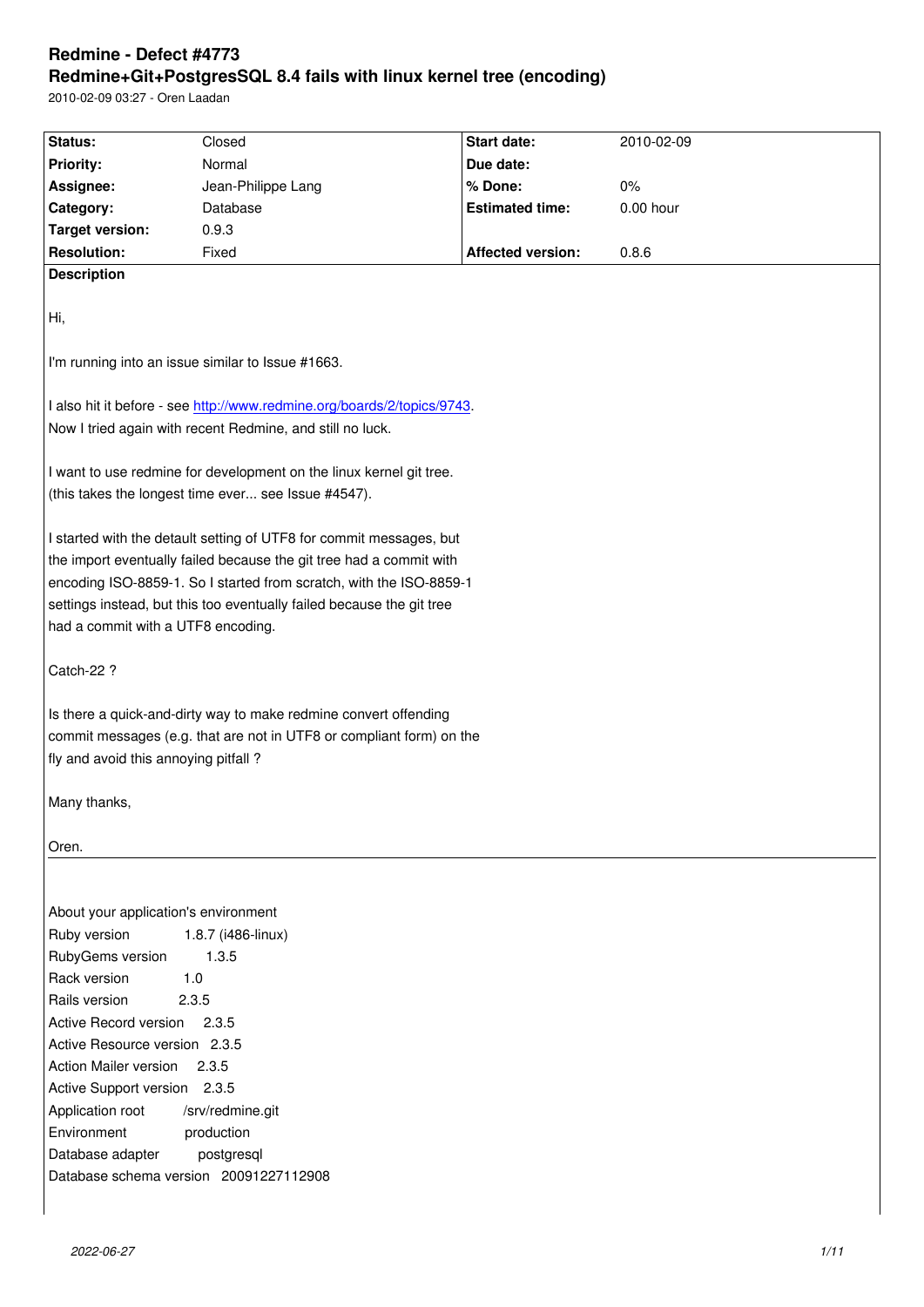# About your Redmine plugins

Redmine Wiki Extensions plugin 0.2.0

| <b>Related issues:</b>                                                        |               |            |
|-------------------------------------------------------------------------------|---------------|------------|
| Related to Redmine - Defect # 4547: git: Very high CPU usage for a long time  | <b>Closed</b> | 2010-01-11 |
| Related to Redmine - Defect #7047: Git adapter very slow when a commit modif  | <b>New</b>    | 2010-12-04 |
| Related to Redmine - Feature # 3396: Git: use --encoding=UTF-8 in "git log"   | <b>Closed</b> | 2009-05-20 |
| Related to Redmine - Defect # 2664: Mercurial: Repository path encoding of no | <b>Closed</b> | 2009-02-04 |

#### **Associated revisions**

#### **Revision 3466 - 2010-02-20 12:24 - Jean-Philippe Lang**

Remove invalid utf8 sequences from commit comments and author name (#4773).

#### **Revision 4926 - 2011-02-22 14:39 - Toshi MARUYAMA**

scm: for log in Ruby 1.9, replace invalid UTF-8 to '?' instead of removing.

Refer r3466 #4773.

#### **Revision 5644 - 2011-05-05 01:38 - Toshi MARUYAMA**

scm: git: add comments of revision order in fetch\_changesets().

Related issues.

#5357, #6013, #7146, #4773, #4547, #1406, #3449, #3567.

#### **History**

#### **#1 - 2010-02-09 19:57 - Jean-Philippe Lang**

Is there a proper way to make git output commit messages in a given encoding?

#### **#2 - 2010-02-09 23:41 - Oren Laadan**

The manpage of 'git log' says:

--encoding[=<encoding>]

 The commit objects record the encoding used for the log message in their encoding header; this option can be used to tell the command to re-code the commit log message in the encoding preferred by the user. For non plumbing commands this defaults to UTF-8.

However, the discussion adds:

 git-log, git-show, git-blame and friends look at the encoding header of a commit object, and try to re-code the log message into UTF-8 unless otherwise specified....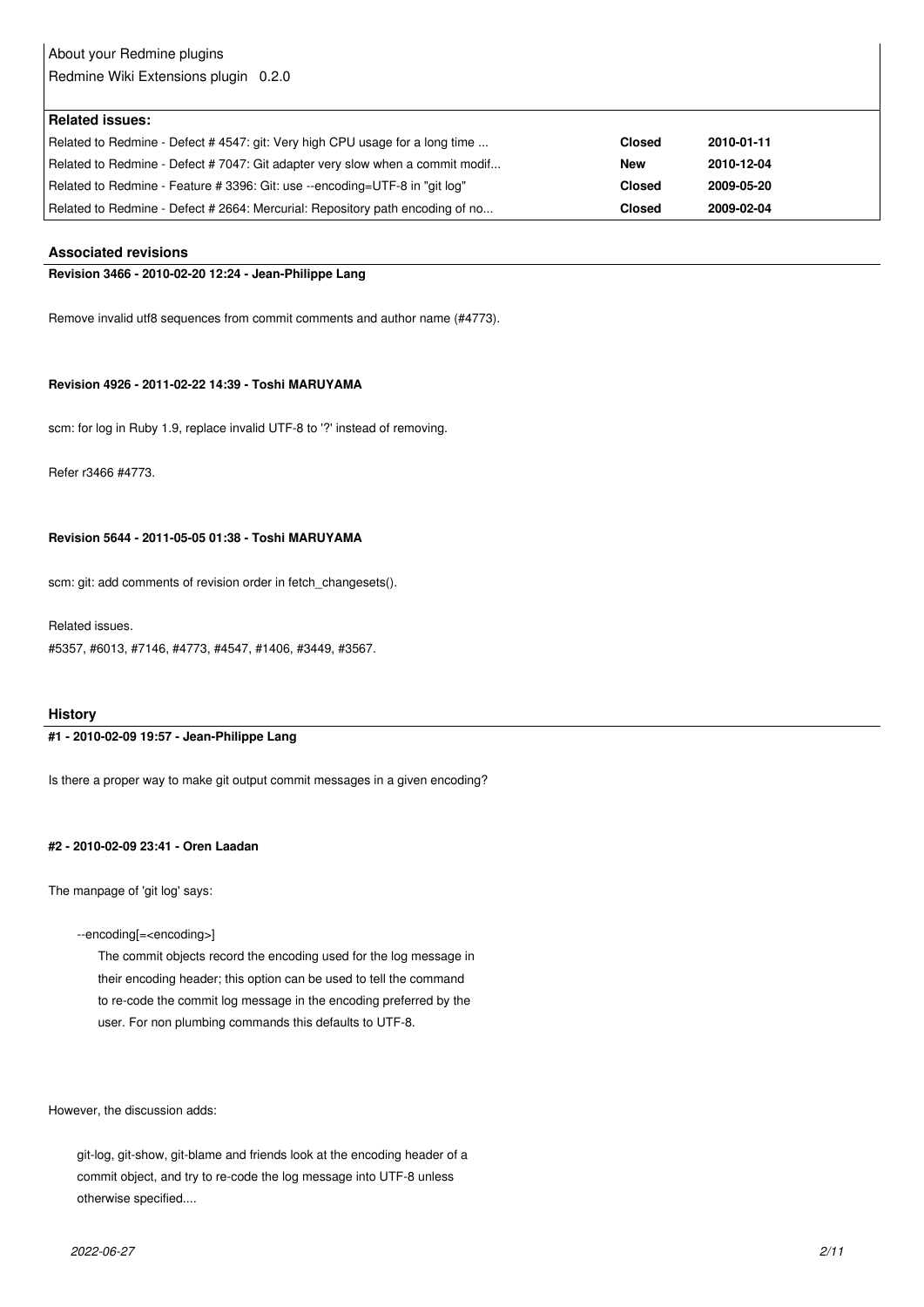IOW, this only works if the commit message has a header that indicated its encoding. I manually checked the commit in question and I don't think that it has one (commit 4d900f9df5f0569c2dc536701e2c11b6d50ebebf of the linux kernel git repository).

So while you probably want to use "--encoding=XXXX" in the git command as per the selected DB encoding, it's still not a panacea.

Oren

#### **#3 - 2010-02-09 23:50 - Oren Laadan**

How about using piping the output through iconv(1) like:

git log .... | iconv -f UTF8 -c

#### Where (from the manpage of iconv):

- -f Convert characters from encoding.
- -c Omit invalid characters from output.

And replace UTF8 by the selected encoding, if needed.

Or use the ruby's iconv() function, similarly.

#### **#4 - 2010-02-10 22:59 - Jean-Philippe Lang**

Can you try this patch:

Index: app/models/changeset.rb

```
--- app/models/changeset.rb (revision 3404)
+++ app/models/changeset.rb (working copy)
@@ -180,11 +180,12 @@
    encoding = Setting.commit_logs_encoding.to_s.strip
    unless encoding.blank? || encoding == 'UTF-8'
     begin
     return Iconv.conv('UTF-8', encoding, str)
+ str = Iconv.conv('UTF-8', encoding, str)
     rescue Iconv::Failure
     # do nothing here
     end
    end
   str
+ # removes invalid UTF8 sequences
```
===================================================================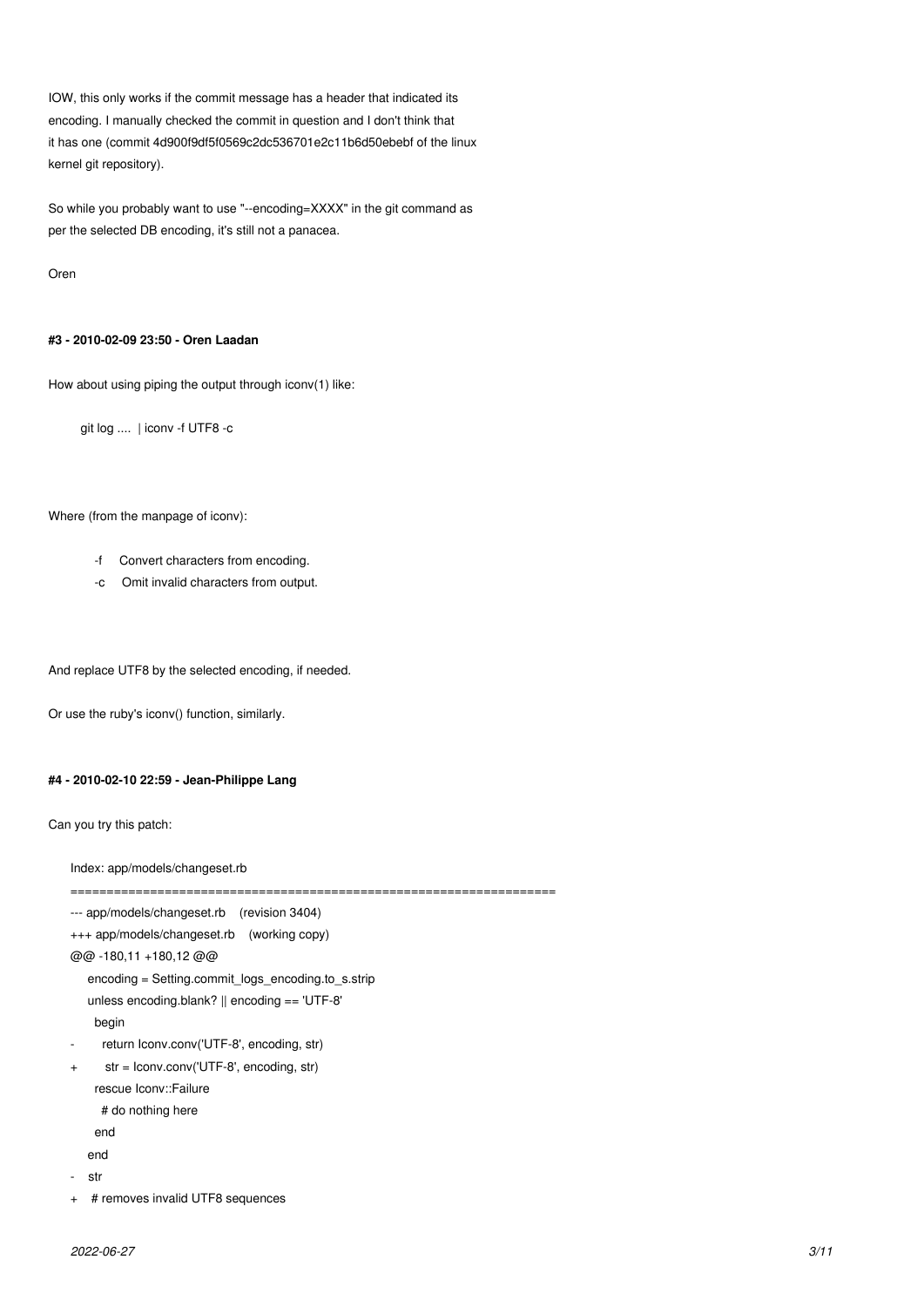+ Iconv.conv('UTF-8//IGNORE', 'UTF-8', str + ' ')[0..-3] end end

#### **#5 - 2010-02-11 16:58 - Oren Laadan**

Good news and bad news:

The good news is that the patch works, and the repository import proceeded beyond the point it had failed before.

The bad news is that it eventually failed anyways -- and this time, it appears, because the committer (user) name was not in UTF8.

Here is the error message from the log:

ActiveRecord::StatementInvalid (PGError: ERROR: invalid byte sequence for encoding "UTF8": 0xf66e6967 HINT: This error can also happen if the byte sequence does not match the encoding expected by the server, which is controlled by "client\_encoding". : SELECT "changesets"."id" AS t0\_r0, "changesets"."repository\_id" AS t0\_r1, "changesets"."revision" AS t0\_r2, "changesets"."committer" AS t0\_r3, "changesets"."committed\_on" AS t0\_r4, "changesets"."comments" AS t0\_r5, "changesets"."commit\_date" AS t0\_r6, "changesets"."scmid" AS t0\_r7, "changesets"."user\_id" AS t0\_r8, "users"."id" AS t1\_r0, "users"."login" AS t1\_r1, "users"."hashed\_password" AS t1\_r2, "users"."firstname" AS t1\_r3, "users"."lastname" AS t1\_r4, "users"."mail" AS t1\_r5, "users"."mail\_notification" AS t1\_r6, "users"."admin" AS t1\_r7, "users"."status" AS t1\_r8, "users"."last\_login\_on" AS t1\_r9, "users"."language" AS t1\_r10, "users"."auth\_source\_id" AS t1\_r11, "users"."created\_on" AS t1\_r12, "users"."updated\_on" AS t1\_r13, "users"."type" AS t1\_r14, "users"."identity\_url" AS t1\_r15 FROM "changesets" LEFT OUTER JOIN "users" ON "users".id = "changesets".user\_id AND ("users"."type" = 'User' OR "users"."type" =

'AnonymousUser' ) WHERE ("changesets".repository\_id = 14 AND ("changesets"."committer" = E'Uwe Kleine-K<F6>nig

<Uwe.Kleine-Koenig@digi.com>')) ORDER BY changesets.committed\_on DESC, changesets.id DESC LIMIT 1):

Specifically, see the WHERE clause.

This is probably due to commit bc3c26fe65ecaa3fa96844219a9070a3e079697a in the linux kernel git repository.

I suspect you need to do a similar trick with the 'committer' field ?

(unfortunately I have near zero knowledge in ruby...)

Thanks !

#### **#6 - 2010-02-13 10:54 - Jean-Philippe Lang**

Here is the additional patch:

Index: app/models/changeset.rb

===================================================================

--- app/models/changeset.rb (revision 3420)

+++ app/models/changeset.rb (working copy)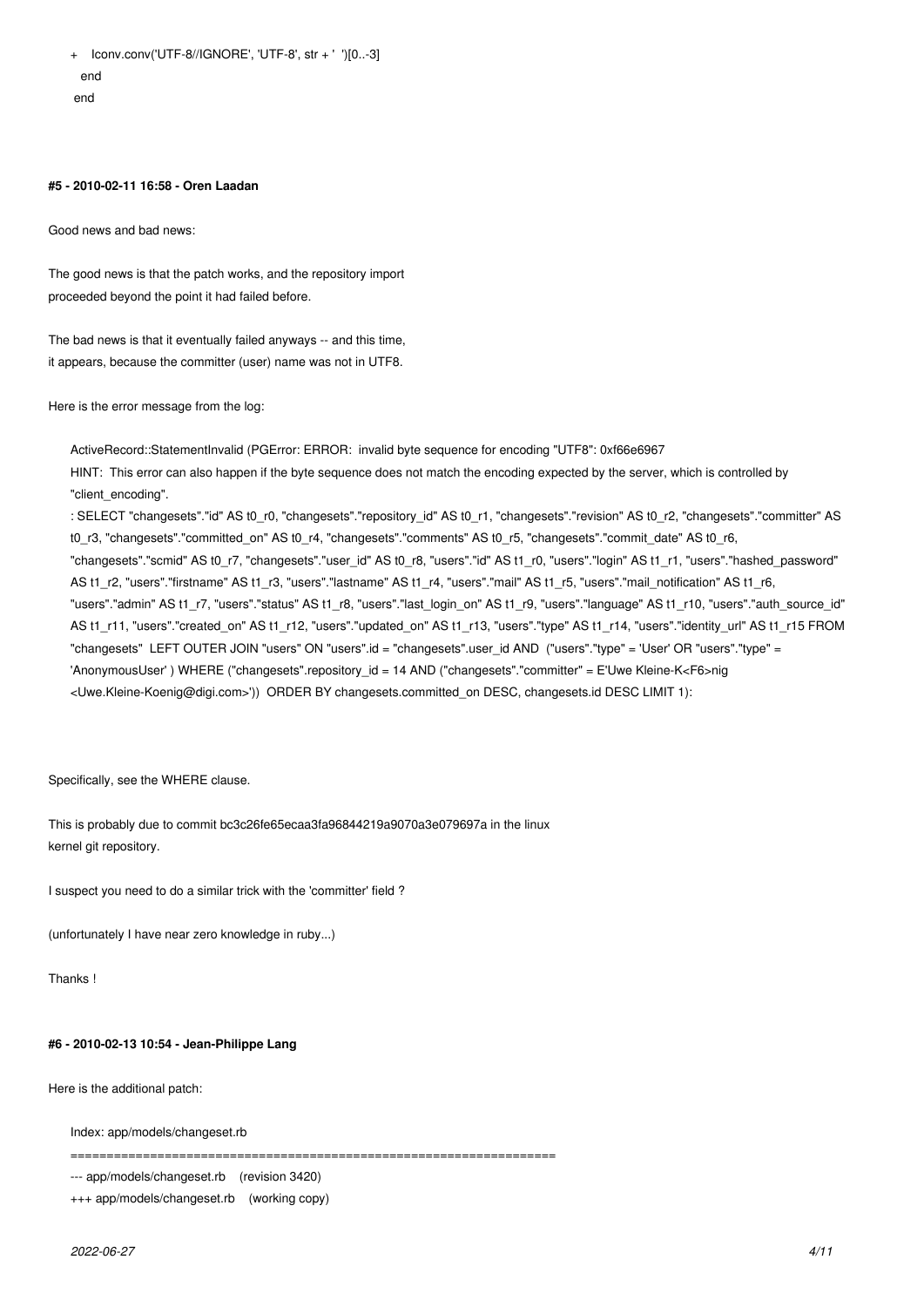```
@@ -57,6 +57,10 @@
    super
  end
+ def committer=(arg)
+ write_attribute(:committer, self.class.to_utf8(arg.to_s))
+ end
+ 
  def project
    repository.project
```
#### **#7 - 2010-02-16 14:41 - Oren Laadan**

end

Ok, that indeed works, great ! Many thanks for the helpful support.

On a related topic - related to issue #4547: all in all it took a few hours (!!!) to import the entire git repository of the linux kernel. This is after applying a patch to not use "--find-copies-harder" -- if not removed, the import took too much memory and time.

The rate commits import was around 250/min at the beginning, and then dropped to ~60/min at the end.

This cost is a very high, but is acceptable as a one time cost that is needed to setup the repository. Unfortunately, it appears that it recurs every time the git repository is updated (after each new commit). This severely limits the usability of redmine.

One thought I had, is to have a special option (for project admin) to request a full scan of the git repository. This is a long operation and will be very infrequent.

The usual option would be (e.g. when clicking on 'repository') to assume that the developers are sane, and only add commits to the public tree. I assume that in this case, a full rescan of the tree isn't required. I'll be more than happy to assist with testing and deployment if it can be useful for you.

Any word on attempts to solve this ?

Many thanks,

Oren.

#### **#8 - 2010-02-16 15:22 - Jean-Philippe Lang**

Oren Laadan wrote:

*Ok, that indeed works, great !*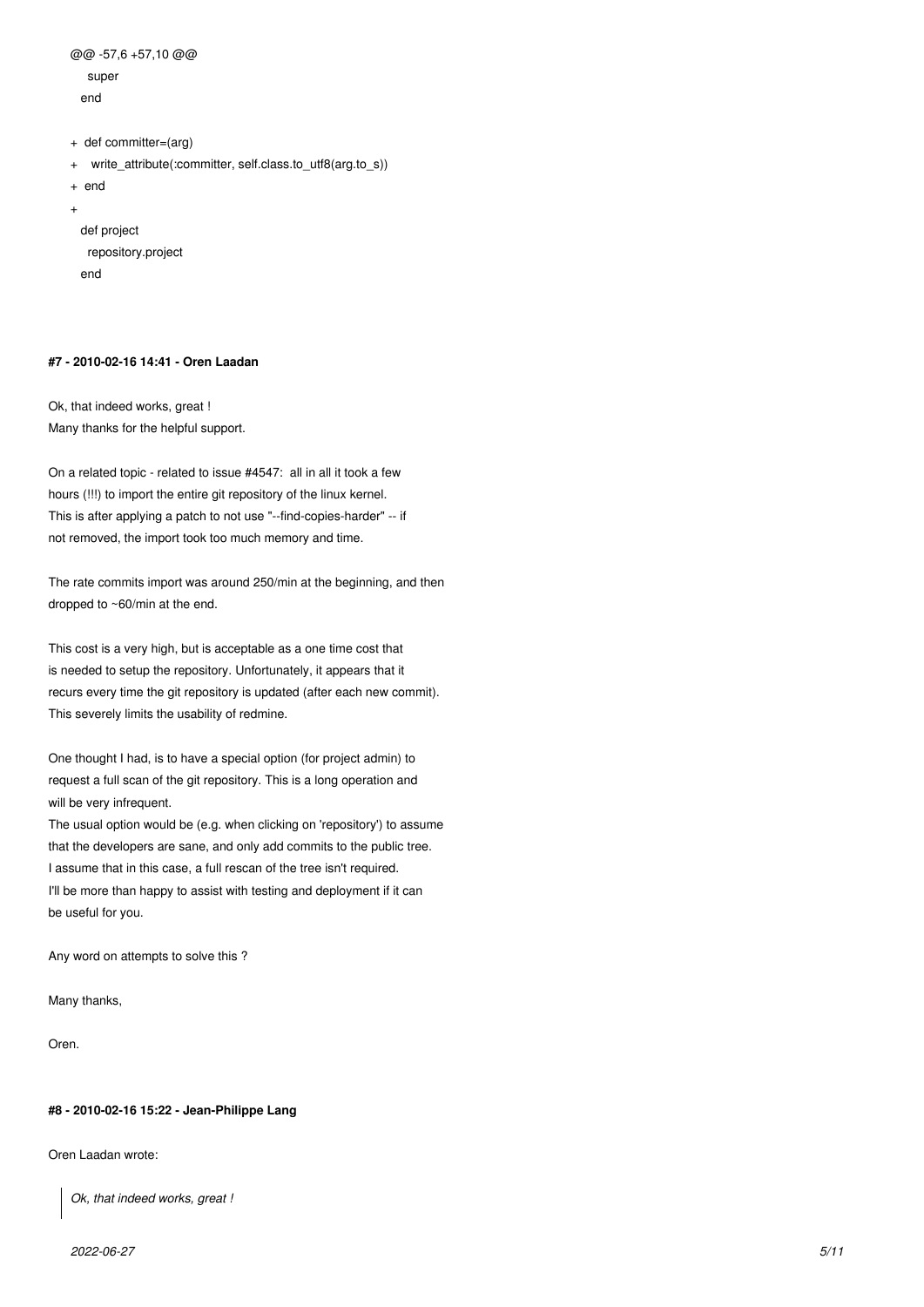*Many thanks for the helpful support.*

Thanks for the feedback. I'll commit these pacthes.

*This cost is a very high, but is acceptable as a one time cost that is needed to setup the repository. Unfortunately, it appears that it recurs every time the git repository is updated (after each new commit). This severely limits the usability of redmine.*

*One thought I had, is to have a special option (for project admin) to request a full scan of the git repository. This is a long operation and will be very infrequent.*

*The usual option would be (e.g. when clicking on 'repository') to assume that the developers are sane, and only add commits to the public tree. I assume that in this case, a full rescan of the tree isn't required. I'll be more than happy to assist with testing and deployment if it can be useful for you.*

The full re-scan behaviour was introduced in r2840 but several users reported this as a defect (#4547, #4716). A fix was committed in r3394 (trunk), so that only commits from the last 7 days are scanned.

Can you give it a try?

#### **#9 - 2010-02-19 04:20 - Oren Laadan**

Oh ... excellent !

I tried to "rescan" after adding about 80 commits, and it took about 2-3 minutes. During most of this time the postgres process was chewing 100% cpu, by the way. However, this is now doable.

So this is definitely step in the right direction and makes the system usable again.

Is it possible to configure that choice of 7 days ?

Is it possible to request a full scan ? (sure, once in a blue moon, but still).

And also a related question: will it break anything if I disable the "respository" module entirely, and instead use gitweb (the git web browsing) and add a tab in the project that embeds the gitweb page with an iframe ?

More specifically, will I lose any important (or less important) features of redmine by not choosing the "repository" module for the project altogether ?

The advantage of using gitweb instead is that it's designed to provide fast and effective access to the repository, it is the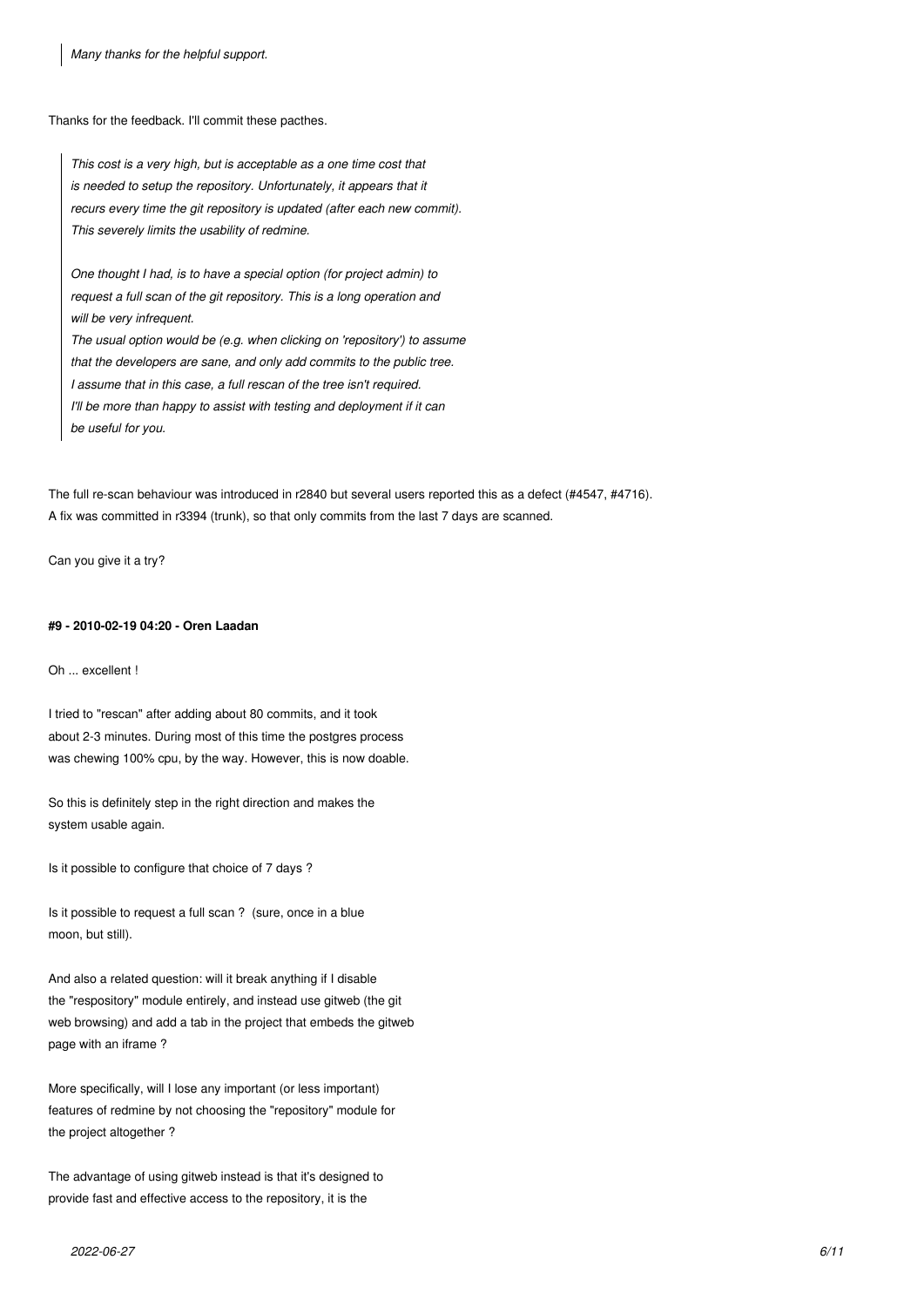standard way for git repositories, and it's already familiar for many users.

Thanks !

#### **#10 - 2010-02-20 12:36 - Jean-Philippe Lang**

- *Status changed from New to Resolved*
- *Target version set to 0.9.3*
- *Resolution set to Fixed*

The patches are committed in r3466 (trunk).

Oren Laadan wrote:

*Oh ... excellent !*

*I tried to "rescan" after adding about 80 commits, and it took about 2-3 minutes. During most of this time the postgres process was chewing 100% cpu, by the way. However, this is now doable.*

*So this is definitely step in the right direction and makes the system usable again.*

Well, 2 minutes for 80 commits is still a bit long. I'll see if it can be improved.

*Is it possible to configure that choice of 7 days ?*

For now, it's not. But that would be pretty easy to add an option for that.

*Is it possible to request a full scan ? (sure, once in a blue moon, but still).*

No. The only way for now is to remove the repository from Redmine and reload it...

The way it was done before r3394 is not a reasonable solution for large repositories (all the changeset from the Redmine database and all the git commits were loaded in memory).

*And also a related question: will it break anything if I disable the "respository" module entirely, and instead use gitweb (the git web browsing) and add a tab in the project that embeds the gitweb page with an iframe ?*

*More specifically, will I lose any important (or less important) features of redmine by not choosing the "repository" module for the project altogether ?*

Feature that are important to me with the repository module are:

1. ability to link commits with issues (viewing the associated commits from the issue view is a real plus)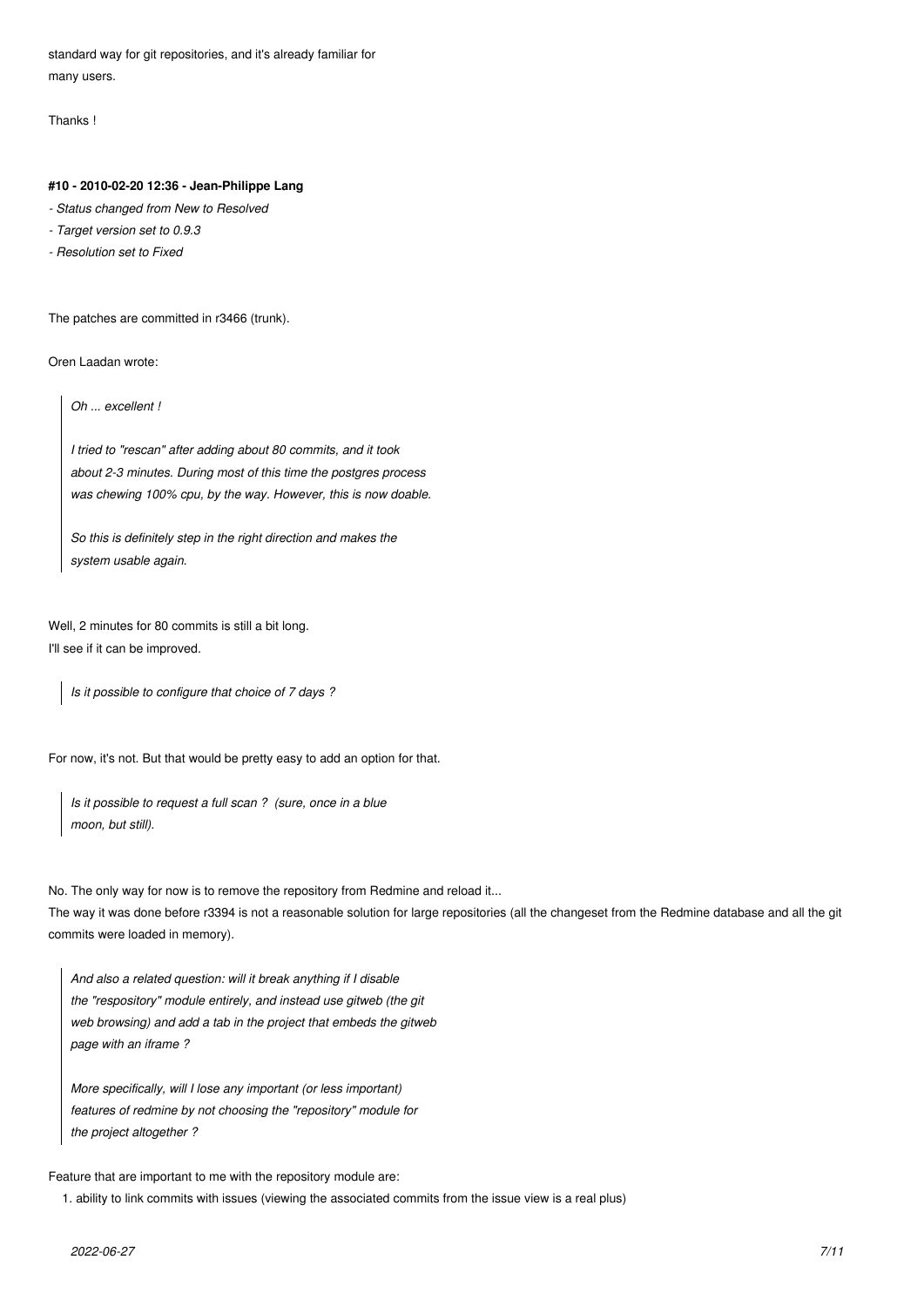2. commits comments search

3. commits displayed in the activity view

#### **#11 - 2010-02-20 22:27 - Oren Laadan**

*I tried to "rescan" after adding about 80 commits, and it took about 2-3 minutes. During most of this time the postgres process was chewing 100% cpu, by the way. However, this is now doable.*

*Well, 2 minutes for 80 commits is still a bit long. I'll see if it can be improved.*

I thought it would be useful so I timed how long it takes to rescan after adding a single commit. The total time was ~65 seconds, with the following breakdown:

- 1. First, postgres ran for ~50 seconds (postgres 85% cpu, ruby 15%)
- 2. Then, git ran for ~10 seconds (nearly 90% cpu)
- 3. Finally, postgress and ruby ran for ~5 seconds (mix cpu usage)

In addition, access to the repository without a rescan - e.g. to view the repository or to display recent activity - takes about 6 seconds, roughly split half and half between git work and ruby work. This is pretty long response time :(

*Is it possible to configure that choice of 7 days ?*

*For now, it's not. But that would be pretty easy to add an option for that.*

This is very important because a common workflow with git is to write a patch, then post it for review and only much later push to the main repository. Therefore, often the patch is already more than a week old when it gets to be an official changeset.

*Is it possible to request a full scan ? (sure, once in a blue moon, but still).*

*No. The only way for now is to remove the repository from Redmine and reload it...*

*The way it was done before r3394 is not a reasonable solution for large repositories (all the changeset from the Redmine database and all the git commits were loaded in memory).*

This is problematic because limiting the rescan to a window of time to the past means that eventually there will be a commit (or more) that won't be scanned.

Perhaps there is a better approach: is it possible to scan and *add* everything that has changed since last scan, without worrying about existing changesets that may have changed ?

In particular, public repositories tend to grow "forward" and never modfy their own history. Changing one's history is considered very bad practice, so redmine can rely on such behavior (and declare that as a requirement).

Given this assumption, the rescan algorithm can be something like this:

- Compare the current repository state with the previous one, and
- Remove from the DB branches that were deleted (no longer exist)
- Add to the DB branches that are new (did not exist before)
- For each branch, add to the DB the changesets since the last HEAD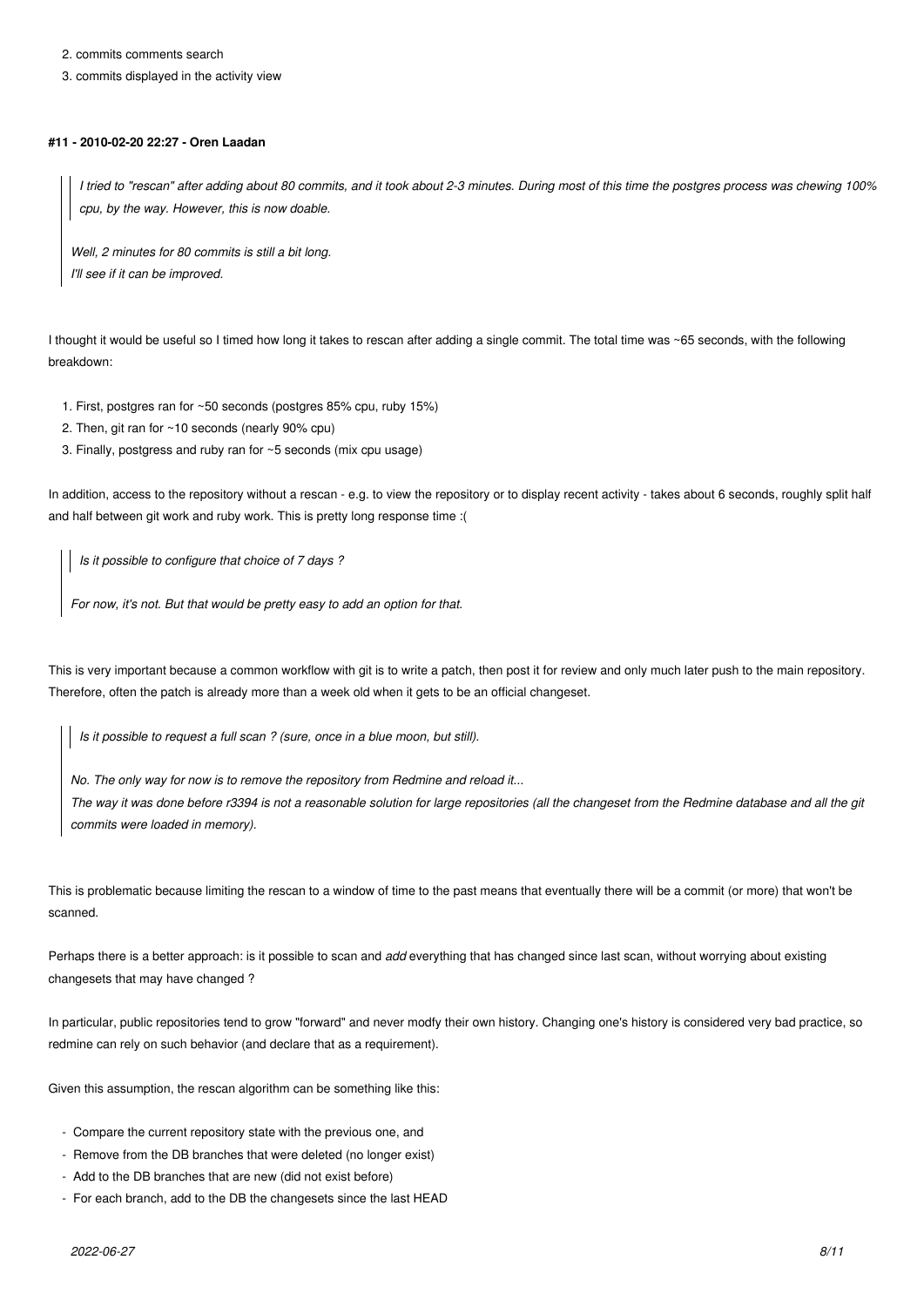the costly pass that checks all changesets against the redmine's DB.

If a manager/developer really wants to change the history of a branch, she could delete the branch, rescan, then re-add the branch and then rescan again. I suspect this will be very rare.

*And also a related question: will it break anything if I disable the "respository" module entirely, and instead use gitweb (the git web browsing) and add a tab in the project that embeds the gitweb page with an iframe ?*

*Feature that are important to me with the repository module are:*

- *1. ability to link commits with issues (viewing the associated commits from the issue view is a real plus)*
- *2. commits comments search*
- *3. commits displayed in the activity view*

I'm trying to figure out how hard it would be to achieve the same thing by leveraging gitweb instead. For example how I set it up, take a look at http://www.linux-cr.org/redmine/tab/show/user-cr. (This is a smaller repository, the linux-kernel based project is still not public, but if you register I can set up access for you there).

[1. How difficult is it to allow to link a commit with](http://www.linux-cr.org/redmine/tab/show/user-cr) an issue by way of a gitweb link instead of the local redmine's DB ? it will still be a click away, but will go to the gitweb tab ? For example, the wiki formatting could be replace "commit:c6f4d0fd" with "gitweb:c6f4d0fd"

2. This is also possible with gitweb, and is pretty efficient and neat.

3. Probably more involved, but essentially one could replace the DB query (that I assume is what you use to generate the report) with a combination of DB query and git query, and generate the changeset report on the fly from git (instead of from redmine's DB). Is that possible ?

#### **#12 - 2010-02-28 10:56 - Jean-Philippe Lang**

*- Status changed from Resolved to Closed*

The fix concerning invalid utf8 sequences is merged in 0.9-stable in r3501 so I close this ticket.

*Perhaps there is a better approach: is it possible to scan and add everything that has changed since last scan, without worrying about existing changesets that may have changed ?*

True. How do you know about what was added since last visit?

*I'm trying to figure out how hard it would be to achieve the same thing by leveraging gitweb instead.*

Actually, what is really slow when browsing a git repository is to get information about last change on each file using git log -n 1. When removing this, browsing is pretty fast. Maybe we should disable this.

#### **#13 - 2010-03-02 03:24 - Oren Laadan**

*Perhaps there is a better approach: is it possible to scan and add everything that has changed since last scan, without worrying about existing changesets that may have changed ?*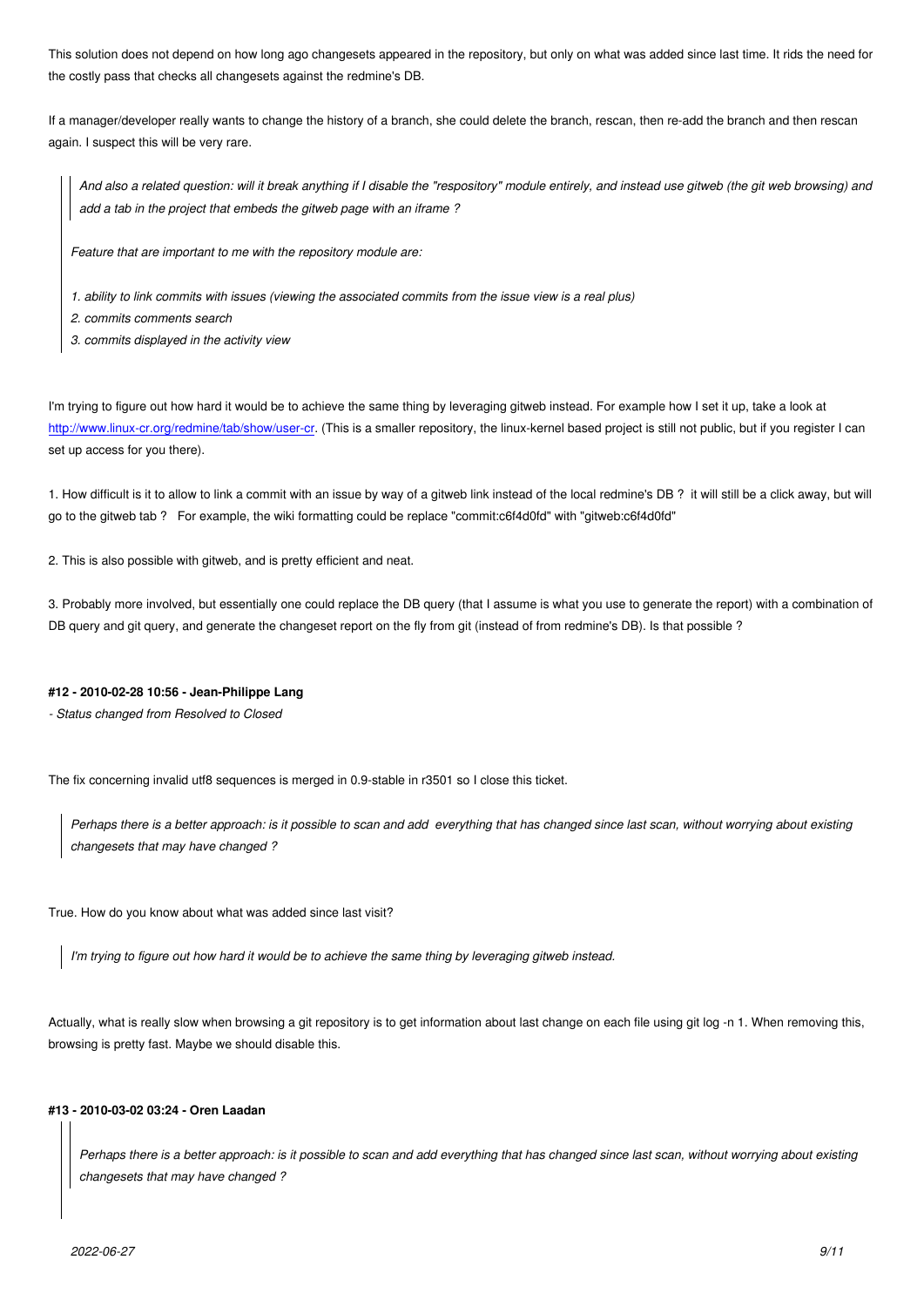I'm not familiar with how redmine tracks the repositories. It seem that it stores some metadata of all the commits in the db, but otherwise calls the repository backend (git) to get the log and etc. Specifically, it does not record any state related branches and the HEAD of each branch.

So I'd suggest a new table that will record the "last known state" of the repository, with at least two columns: "branch" for branch name, and "commit" to identify the branch HEAD. (Maybe also a "date" to record when it was last updated). Whenever the database is rescanned, the table will be updated, so you will know which branches were added, removed, and updated. Then you ask git to only report (int each branch) what comes after the HEAD of each modified branch.

Does this make sense ?

*I'm trying to figure out how hard it would be to achieve the same thing by leveraging gitweb instead.*

*Actually, what is really slow when browsing a git repository is to get information about last change on each file using git log -n 1. When removing this, browsing is pretty fast. Maybe we should disable this.*

Do you have a patch that I can try that here ?

Thanks !

#### **#14 - 2010-03-02 04:18 - Toshi MARUYAMA**

Oren Laadan wrote:

*So I'd suggest a new table that will record the "last known state" of the repository, with at least two columns: "branch" for branch name, and "commit" to identify the branch HEAD.*

Mercurial has same problem and try to resolve at #4455 - Mercurial overhaul. I agree this suggestion to add new record at table.

### **#15 - 2010-03-02 05:30 - Toshi MARUYAMA**

*- File git-fast-browse.patch added*

#### Oren Laadan wrote:

*Actually, what is really slow when browsing a git repository is to get information about last change on each file using git log -n 1. When removing this, browsing is pretty fast. Maybe we should disable this.*

*Do you have a patch that I can try that here ?*

*Thanks !*

Try this patch.